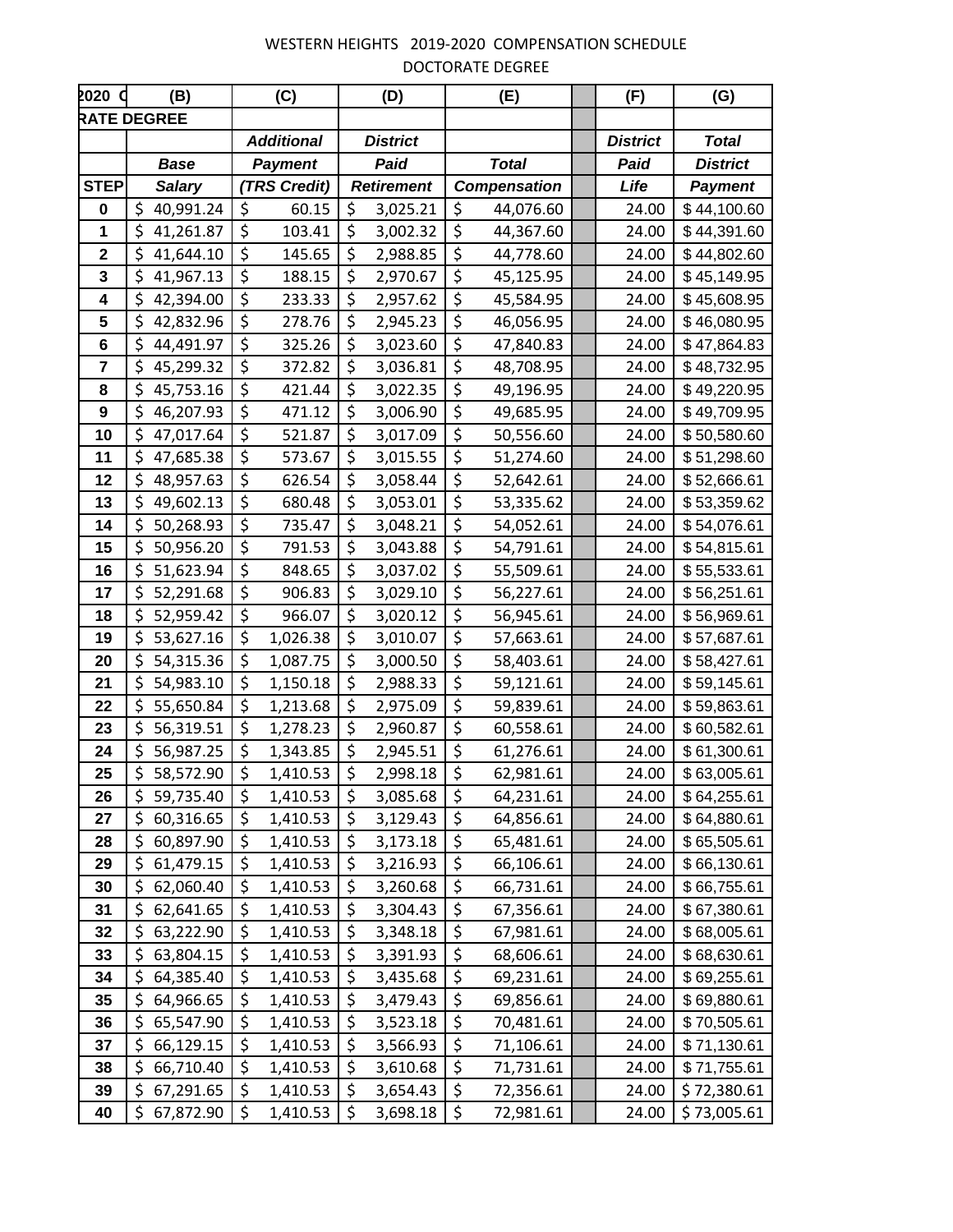- (A) Step Salary placement level.
- (B) Base Salary Negotiated base salary.
- (C) Additional Payment (TRS Credit) Statutory required payment to certified staff as additional salary. An equ is paid by the state to the Oklahoma Teacher's Retirement System on behalf of certified staff to offset this  $\mu$
- (D) District Paid Retirement District paid teachers' retirement at 7% of Total District Payment (Col. G). Total Retirement remitted to TRS by the district is reduced by the TRS Credit (Col. C).
- (E) Total Compensation Total of columns B through D.
- (F) District Paid Life The District shall pay \$2.00 per month / \$24.00 per year for a \$10,000 life insurance polic
- (G) Total District Payment Total of columns E and F.

## **PLUS**

Teachers not enrolled in the District's Health Insurance Plan shall receive from the state a payment in lieu of health insurance in the amount of \$69.71 per month / \$836.52 per year.

Teachers enrolled in the District's Health Insurance Plan shall receive from the State a Flexible Benefit Allowan for Major Medical Health Insurance.